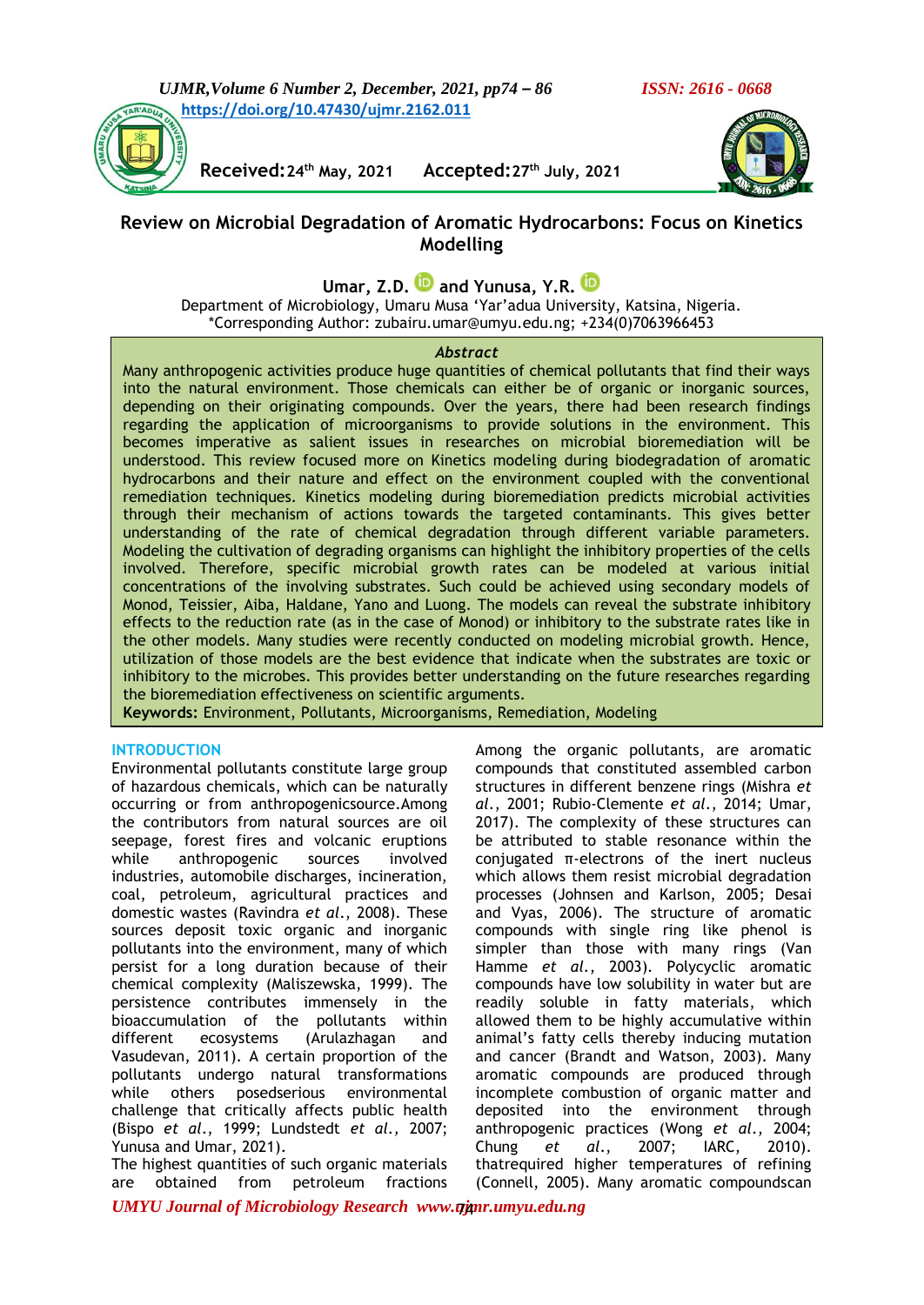cause animal skin photosensitization associated with mild allergy, neurological disorders, kidney damage and body weight reduction (Patri*et al*., 2010).

Incidences of environmental pollutionsweredue to industrialization,transportation, minerals prospecting, refining, usage (Sany *et al*., 2014; Keshavarzifard and Zakaria, 2015; MohdRadzi *et al*., 2016). Public health related challenges are faced as a result of the frequency of the pollution occurrences and their severity to living ecosystems (Spinelliand Freitas, 2005; Akintunde *et al.,* 2015). High molecular weights polycyclic aromatic hydrocarbonsfor instance affect human life through the skin absorption into the bloodstream that eventually became converted into electrophilic derivatives that may result in cancer (Yunusa and Umar, 2021). This may affect the central nervous system through the blood circulation and causes peripheral neuropathy, and paralysis (Yunusa and Umar, 2021). The post-disposalbehavior of such pollutants gave further complications as unintended habitats are grossly affected (Oa and Lee, 2009; Park *et al.,*2010).

Microbial removal of environmental pollutants is reported to be the best technique due to the complete metabolic removal being associated with less expensive technology (Abdulsalam and Omale, 2009; Karamalidis*et al.*, 2010). In this process, naturally occurring microbial cells are utilized because of their abundance, diversity, catabolic versatility and adaptations to critical conditions (Moraes*et al.*, 2009). Bacteria are among the frequently utilized organisms as they can occupy suitable habitats in different environments as a result of them possessing broad enzymes spectrum that enables them catabolize the compounds as major substrates (Madigan *et al*., 1998). Such groups of organisms include the commonly studied bacteria like *Mycobacterium, Arthrobacter, Burkholderia, Sphingomonas,* and *Pseudomonas* (Kim *et al*., 2003; Seo, 2006; Baboshin *et al.*, 2008).

There are instances where the environment is found to be contaminated with complex mixtures of both organic and inorganic pollutants like aromatic hydrocarbons and hazardous heavy metals. In such situations, microorganisms may face difficulties in removing such pollutants due to the challenges in transporting the organic pollutants into the microbial cells for mineralization resulting from the inhibitory effects of the heavy metals (Sandrin and Maier, 2003; Pereira *et al*., 2007; Srogi, 2007; Cao *et al*., 2008; Ibarrolaza *et al*., 2009). The heavy metals usually alter the structural permeability of the microbial cell

membranes and prolong the cells' acclimatization time before consuming the organic substrate (Maliszewska and Smreczak, 2003; Sandrin and Maier, 2003; Zhang *et al*., 2011; Bashir *et al.,* 2014). This makes the pollutants to inhibit the microbial growth by substituting the main enzymes' functional groups with heavy metals ions (Yunusa and Umar, 2021).

Therefore, before initiating bioremediation of contaminated environments via the use of microorganisms, it is important to perform exhaustive background checks on the intrinsic features of the contaminated sites. Such an investigation should involve the elucidation of the extent of contaminated area, sampling parameters, locations, collection procedures and analytical methods to be used (Umar and Bashir, 2014).

The release of organic and inorganic pollutants allows their widespread into various soil, air and water environments (Umar, 2017). Within the water environment, hazardous chemicals attach themselves to the suspended particles before settling down the sediments and entering the food chain of the ecosystem (Rubio-Clemente *et al*., 2014). Once deposited in the soil environment, such pollutants became adsorbed to the soil particles with a very minute quantity being dissolved and transported into surface water and down the groundwater via runoff (Bossert and Bartha, 1984; Zhang *et al*., 1998; Birgül *et al.*, 2011; Vela *et al*., 2012; Chizhova *et al*., 2013).

#### **STRATEGIES FOR REMEDIATING ENVIRONMENTAL POLLUTANTS**

**Physical removal approach**

➢ **Adsorption**:This involved attaching the aromatic compoundsinto the adsorbentdue to surface energy (IUPAC, 1990). The other atoms in the surface of the adsorbents through physio-sorption, van der Waals attraction, and chemio-sorption or electrostatic attraction fill bonding requirements of the constituting atoms (Ferrari *et al*., 2010). Adsorption can be applied to activated charcoal, and water purification processes through the selective transfer of adsorbates from the fluid phase to the surface of insoluble, rigid particles suspended in a vessel or packed in a column (Czelej*et al*., 2016). Materials employed as adsorbents are spherical pellets moldings or monolithshaving the capacity to resist abrasion and thermal stability. Adsorbents can also be hydrophilic, polar, oxygencontaining compounds such as silica gel and zeolites (Cussler, 1997). 75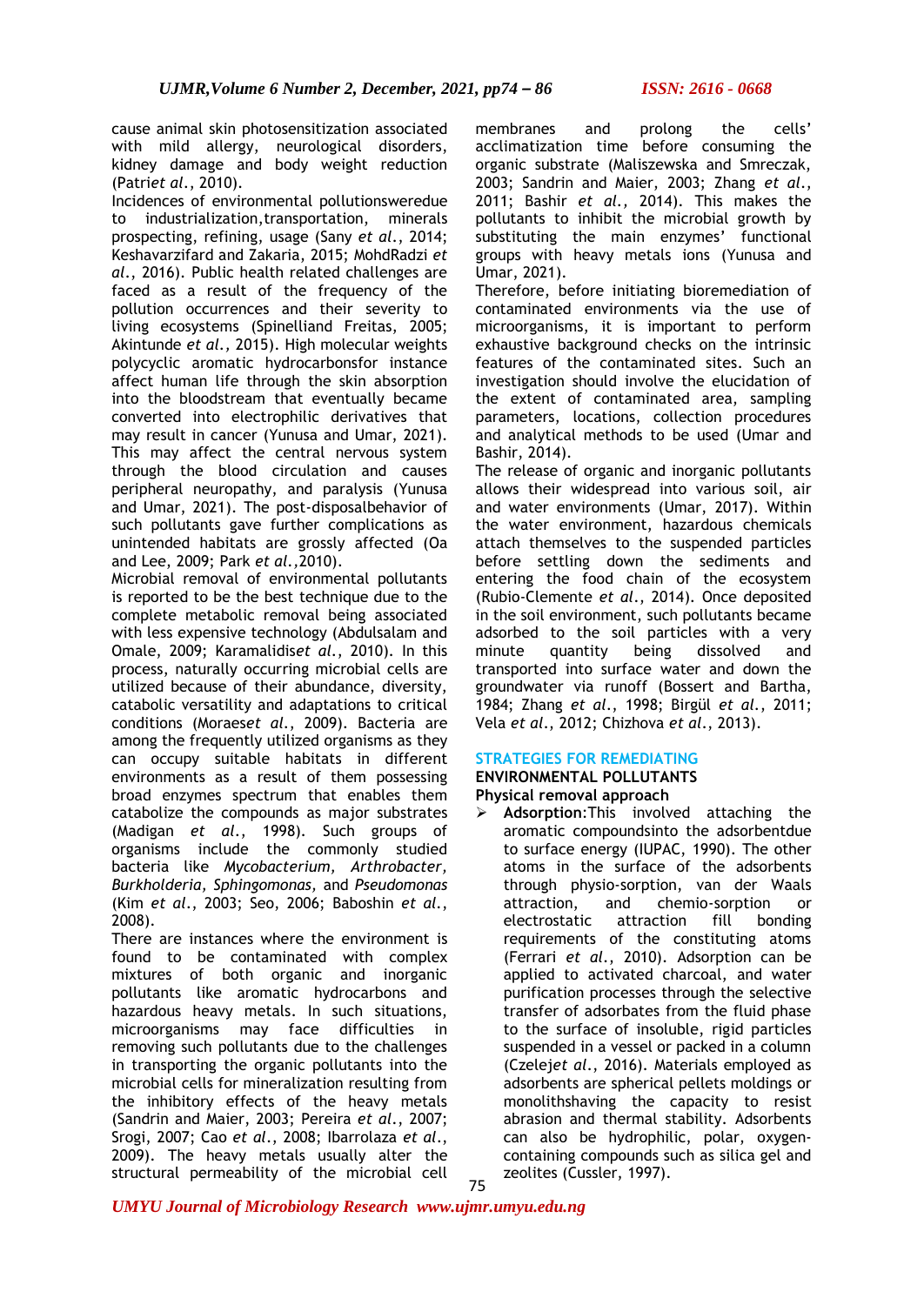- ➢ **Photolysis:** This involved photon-mediated breakdown of the aromatic compounds due to mixed chemical interactions which results in the photodecomposition of the targeted contaminants (Thyrhaug *et al*., 2016). The source of the photon need not only be visible light as all photons have enough energy that can interfere with chemical bonds. The reactions involve electromagnetic wave energy equivalent to or greater than those of visible light, as a photon's energy is inversely proportional to its wavelength. Thus, Ultraviolet light, xrays, gamma rays and visible light itself can bring about photolysis (Thyrhaug *et al*., 2016). Hence, photolysis is utilized in remediating contaminated environments by applying those radiations to breakdown pollutants molecules.
- ➢ **Ozonation:** The process can be utilized during the precipitation of iron and manganese from water and detoxifications of urea and cyanides to cyanates (Horvath *et al*., 1985). Recent advances elucidate the effects of acute and chronic ozone exposure on human health (EPA, 2015). Among such effects include the impairment of the respiratory, cardiovascular and central nervous systems which may lead to premature death and problems in human reproductive health and development (EPA, 2015).

#### **Degradation of Petroleum hydrocarbons**

Bioremediation can completely transform pollutants into non-hazardous products with fewer effects in an environmentally friendly manner (Declercq *et al*., 2012). This review gives much emphasis on organic pollutants as they constituted larger percentage of the entire global pollutants that destabilize living ecosystems (Umar *et al.,* 2016; 2017; 2018a; 2018b; 2019; 2020a; 2020b). Additionally, many inorganic pollutants are degraded through the physicochemical approaches as explained in the above paragraphs. Many organic structures are susceptible to enzymatic attacks which are simply obtainable from microorganisms (Yunusa and Umar, 2021). The microorganisms involved required nutrient sources and other favorable culture conditions to convert the target pollutant within the cellular biomass into an intermediate and metabolic precursor (Yunusa and Umar, 2021). The process had been reported since 19<sup>th</sup> century, but further researches could provide broad perspectives into the matter (Borden *et al*., 1986). Recognition of the target substrate by the aerobic microbes is aided by the enzymes and  $f_{\text{accilitated}}$  by chemical transformations  $^{76}$  cleavage), or at the ortho-position (intradiol

thorough hydroxylation (Desai and Vyas, 2006). Anaerobic microbes on the other hand, can only reduce the target substrate bonds thereby simplifying its complexity nature (Desai and Vyas, 2006).

The commonly removal approach of polycyclic aromatic hydrocarbons involved the oxygenation of the targeted compound into dihydrodiol intermediate with the help of dioxygenase enzymes (Mishra *et al*., 2001). The process involved the initial activation of the enzymes using NADPH or NADP co-factor which increases their reactivity and makes the targeted substrate lose their resonance stability. This allowed the aerobic organisms attach the oxygen molecules onto the targeted organic structure and make them less complex for the subsequent utilization by the microbes as carbon source (Mishra *et al*., 2001). Further hydroxylation breaks the pollutant structure into the products that can enter the tricarboxylic acid (TCA) cycle and produce adenosine tri phosphate (ATP) energy for the cells functioning (Umar, 2017). The end product is usually water and carbon dioxide for plants utilization (Khanna *et al*., 1998).

### **Mechanisms of Microbial actions during Biodegradation**

Metabolites recognition during biodegradation provides better understanding on the cellular metabolic pathways and dynamics approach undergone by the microbes involved (Kitano, 2002; Goodacre *et al*., 2004; Nicholson *et al*., 2004; Tao *et al*., 2007; Lu *et al*., 2014). For instance, during the biodegradation of phenanthrene, intermediates called 3,4 dihydroxyphenanthrene and phthalic acid are produced through dioxygenation of  $C_3$  and  $C_4$ (Umar *et al.,* 2016; 2017; 2018a; 2018b). The TCA cycle is the ultimate destination of those products, and its byproducts are thought to be beneficial (Seo*et al.,* 2009).The most commonly bacteria involved are members of the gramnegative group of the genera *Pseudomonas*, *Alcaligenes, Acinetobacter, Arthrobacter, Mycobacteria* and *Sphingomonas,* to *Corynebacterium, Rhodococcus*and *Nocardia* (Ahn *et al.*, 1999; Stingley *et al.,* 2004). Recent researches had shown that genus *Enterobacter* is very efficient in degrading aromatic structures (Umar *et al.,* 2016; 2018a; 2018b).The bacteria are rampantly prevalent on used vehicle lubricants contaminated soil with population size up to  $10^8$  cells/gram (Umar *et al.,* 2016).

The mechanisms through which these organisms performs their functions involved bonds breakage at the meta-position (extradiol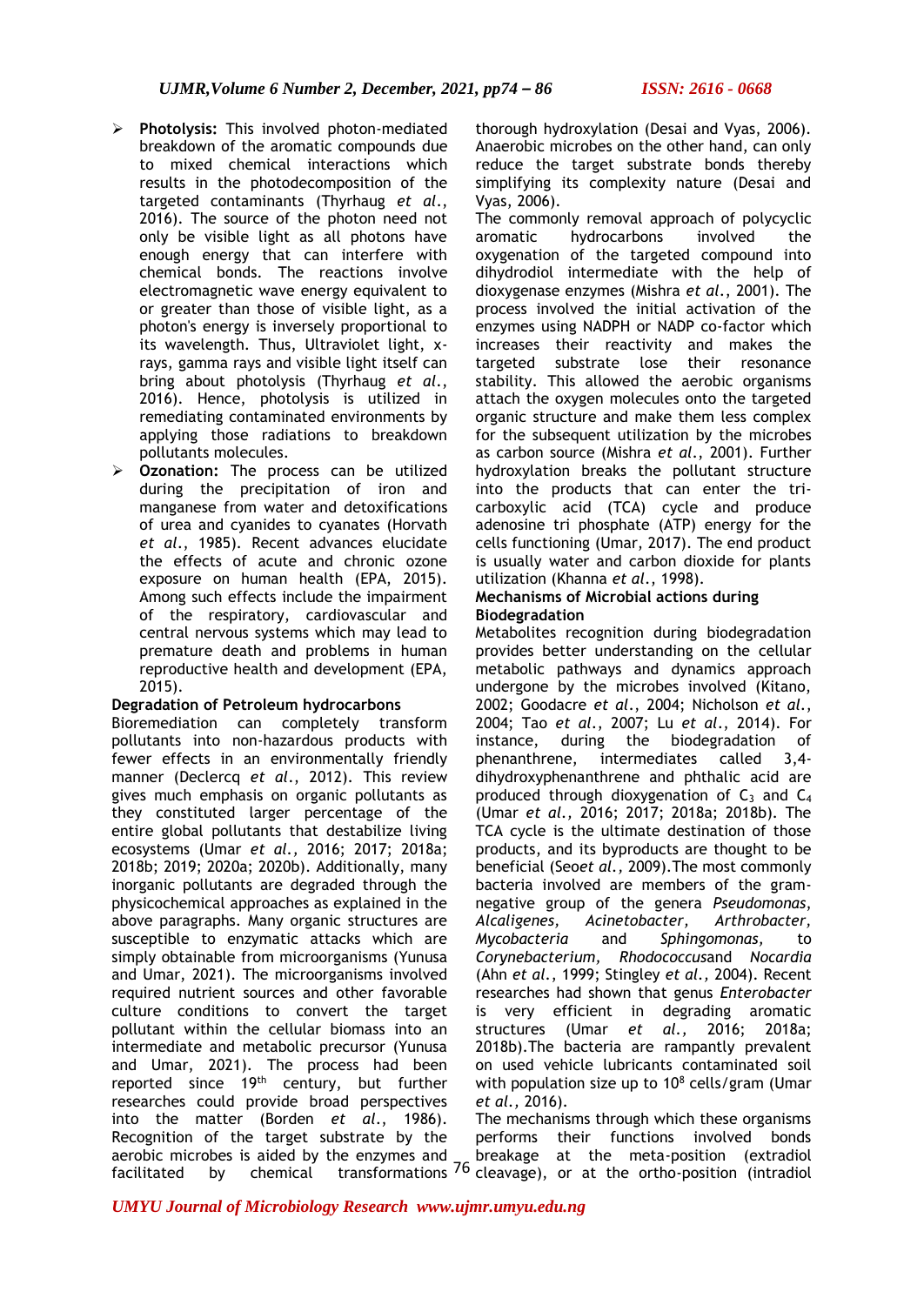cleavage) of the targeted compound (Mishra *et al*., 2001). Intradiol cleavage involved hydroxylation of carbon atoms while extradiol cleavage involved the adjacent carbon atoms hydroxylation (Mishra *et al.*, 2001). In the extradiol cleavage, catechol 2,3-dioxygenase, 1,2-dihydroxynaphthalene dioxygenase and 2,3 dihydroxybi-phenyl dioxygenase are encoded by the nahH, nahC and BphCs genes respectively (Harayama and Rekik, 1989). Each of those enzymes possessed four matching subunits of 32 kDa with Fe2+ cofactor (Kimbara *et al*., 1989; Hirose *et al*., 1994). The expression of αα, αβ and ββ subunits within catechol 1,2 dioxygenases is thought to confer on bacteria ability to efficiently carryout intradiol cleavage (Nakai *et al*., 1990).

#### **KINETICS MODELING**

Different models were used to describe biodegradation of organic pollutants which provide better degradation understanding (Loginova *et al.,* 2009). In this approach, microbial growth rate would be associated with the concentration of the organic substrate. Numerous mathematical models (primary) have been put forward to explain the microbial growth and metabolism of the substrates (Loginova *et al.,* 2009).Microbial growth usually exhibits a known pattern, in which the specific growth rate starts initially at zero at a lag time

 $(\lambda)$ , followed by the exponential phase, where an acceleration in a certain time period leads to a maximal value for the growth rate  $(\mu_{max})$ . The growth curves eventually plateau entering a stage of which the rate becomes zero, where an asymptote (*A*) is normally achieved in form of stationary phase. Eventually, in the death phase, the growth rate becomes negative (Zwietering *et al.,*1990). The lag period is thought to occur as the bacteria prepared for growth after acclimatizing to their new environment (Baranyi and Roberts 1994). In secondary modeling, *µmax* helps in determining the effects of both dependent and independent parameters as microbial activity  $(\mu_m)$  equalizes the slope of the line at the exponential phase (Zwietering *et al.,*1990; Fujikawa, 2010). The most studied method involved the sigmoidal curve and linear regression while nonlinear regression can be used to describe the entire set of data producing constants such as *µ*max, λ and *A*(Johnsen *et al.,*2013). Primary Equations involving Logistic (Zwietering *et al.,*1990), Gompertz (Gompertz, 1825), Richards (Richards, 1959), Schnute (Zwietering *et al.,*1990), Baranyi-Roberts (Baranyi, 1995), Von Bertalanffy (Babák *et al.,* 2012), Buchanan three-phase (Buchanan, 1993) and Huang (Huang, 2013) are the primary kinetics modeling (Equations 1 to 8).

Modified Logistic

\n
$$
= \frac{y = \frac{A}{\left\{1 + \exp\left[\frac{4\mu_m}{A}(\lambda - t) + 2\right]\right\}}}
$$
\nModified Gompertz

\n
$$
= y = A \exp\left\{-\exp\left[\frac{\mu_m e}{A}(\lambda - t) + 1\right]\right\}
$$
\n(1)

$$
y = A \exp\left\{-\exp\left\{\frac{\mu_{m}e}{A}(\lambda - t) + 1\right\}\right\}
$$
 (2)

$$
y = A \left\{ 1 + v \exp(1+v) \exp\left[\frac{\mu_m}{A} (1+v) \left(1+\frac{1}{v}\right) (\lambda-t)\right] \right\}^{\left(\frac{-1}{v}\right)} \tag{3}
$$

Modified Schnute = *(4)*

Modified Richards = *(3)*

$$
y = \left(\mu_m \frac{(1-\beta)}{\alpha}\right) \left[\frac{1-\beta \exp(\alpha \lambda + 1 - \beta - \alpha t)}{1-\beta}\right] \overline{\beta}
$$
  
=  $A + \mu_m x + \frac{1}{\mu_m} \ln \left(e^{-\mu_m x} + e^{-\lambda t} - e^{-\mu_m x - \lambda t}\right)$  or

I

1

Baranyi-Roberts=  $y=A+\mu_m x+\mu_m e^{i\theta+m}+e^{i\theta+m}$  or

$$
-\ln\left(1+\frac{\mu_{m}x+\frac{1}{\mu_{m}}\ln\left(e^{-\mu_{m}x}+e^{-h_{0}}-e^{-\mu_{m}x-h_{0}}\right)}{e^{\left(\gamma_{\max}-A\right)}}\right)
$$
(5)

$$
\text{Von Bertalanffy} = y = k \left[ 1 - \left( \frac{A}{K} \right)^3 \right] \exp\left( \mu_m x / 3K^{\frac{1}{3}} \right) \right]^3 \text{ or } y = A + y_{\text{max}} - \ln \left( e^A + \left( e^{\gamma \text{max}} - e^A \right) e^{-\mu_m B(x)} \right) \tag{6}
$$

 $y = A + \mu_m x + \frac{1}{\mu_m} \ln \left( e^{-\mu_m x} + e^{-\mu_0} - e^{-\mu_0 x} \right)$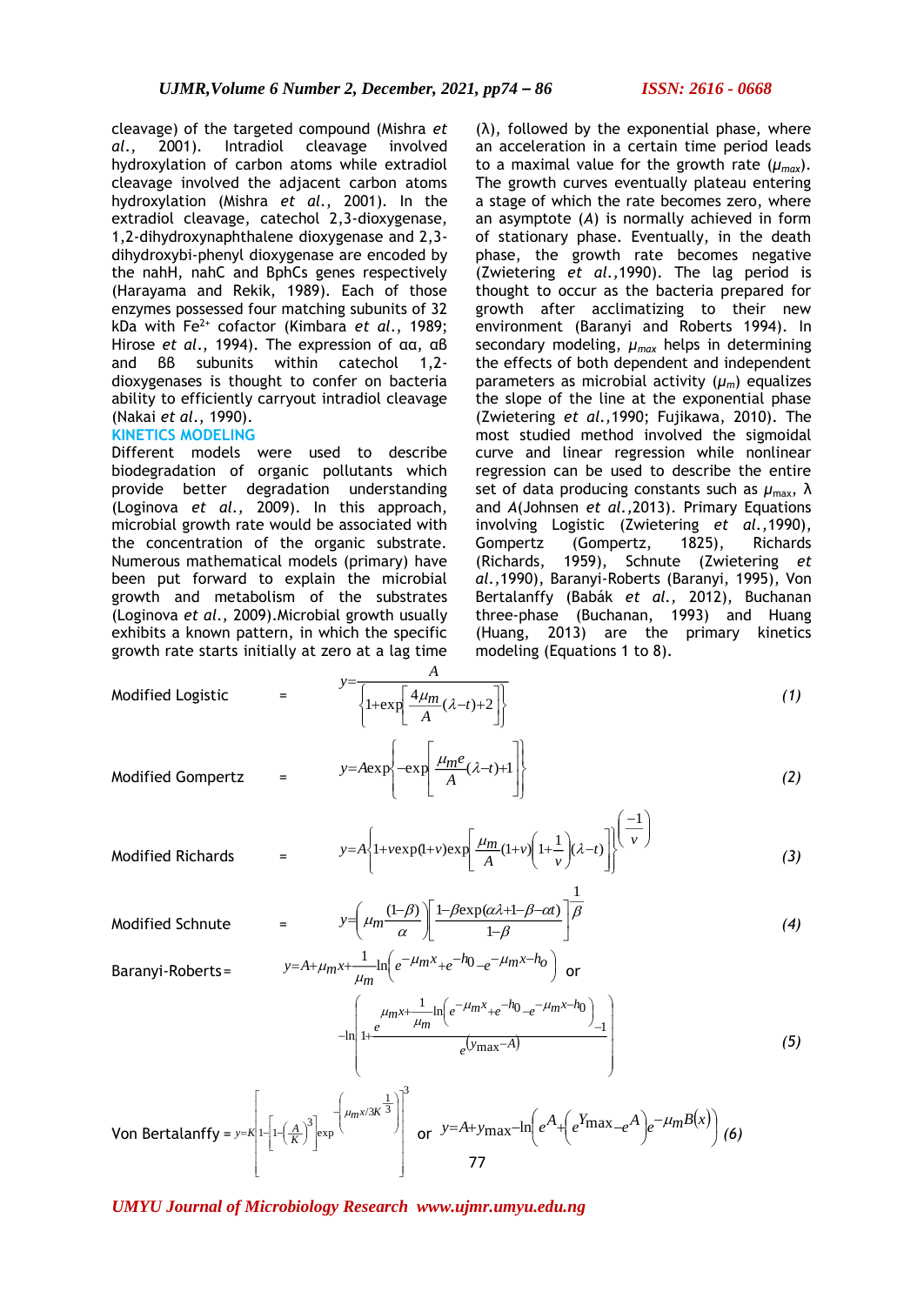*UJMR,Volume 6 Number 2, December, 2021, pp74 – 86 ISSN: 2616 - 0668*

Huang = 
$$
B(x) = x + \frac{1}{\alpha} \ln \frac{1 + e^{-\alpha(x-\lambda)}}{1 + e^{\alpha \lambda}}
$$
 (7)

$$
y = A
$$
, if  $x < lag$ 

Buchanan = *(8)*  $y = A + k(x - \lambda)$ , if  $\lambda \le x \ge x_{max}$ 

Where

A isthe microbial growth lower asymptote  $\mu_m$  is the maximum specific bacterial growth rate v is the effect near which asymptote maximum bacterial growth occurs  $\lambda$  is the period involved in the microbial lag phase *ymax* is themicrobial growth upper asymptote e is the exponent (2.718281828) tis the sampling time α,β, k are the curve fitting parameters

*h*<sub>0</sub> is the dimensionless parameter quantifying the initial state of the degradation. reduction rate (Monod) or if it is inhibitory to

Kinetics modeling will enhance specific microbial growth rate as theoretical maximum growth is achievable whether the lag period changes or not. Likewise, modeling results can highlightinhibitory properties, if any, of growth at high concentrations, as was demonstrated by several workers (Al-Darbi *et al.,* 2005; Campo *et al.,*2007). Then, it is possibleto model specific growth rates at various initial concentrations of the substrate using different secondary models (Equations 9 to 15). Such are the specific secondary model equations used during biodegradation of organic pollutants.Secondary modeling can also reveal whether the substrate is not inhibitory to Monod *S*

 $=$   $\mu_{\text{max}} \frac{K}{K} + S$  $\mu_{\max}$ 

 $\mu_{\text{I}}$ 

=

=

*<sup>s</sup>* <sup>+</sup>

 $S + K + \frac{S}{\cdot}$ 

*S* max  $\sigma^2$  $+$  K  $+$ 

*i s K*

*S*

*(9) (10)*

*(13)*

Haldane

Teissier

= I I J  $\backslash$ J  $\setminus$  $\overline{\phantom{a}}$ l  $-\exp\left(\frac{1}{2}arctan\left(\frac{1}{2}arctan\left(\frac{1}{2}arctan\left(\frac{1}{2}arctan\left(\frac{1}{2}arctan\left(\frac{1}{2}arctan\left(\frac{1}{2}arctan\left(\frac{1}{2}arctan\left(\frac{1}{2}arctan\left(\frac{1}{2}arctan\left(\frac{1}{2}arctan\left(\frac{1}{2}arctan\left(\frac{1}{2}arctan\left(\frac{1}{2}arctan\left(\frac{1}{2}arctan\left(\frac{1}{2}arctan\left(\frac{1}{2}arctan\left(\frac{1}{2}arctan\left$ l l  $\backslash$  $\overline{\phantom{a}}$ L ſ  $\parallel$ l  $-\exp\left(-\frac{S}{K_i}\right)-\exp\left(\frac{S}{K_s}\right)$ *S K*  $\mu_{\text{max}}$  1-exp  $\frac{S}{S}$   $\frac{S}{S}$  exp *(11)*

toxic(Ahmad *et al.,*2014).

Aiba

$$
= \mu_{\max} \frac{S}{K_s + S} \exp\left(-K_p P\right) \tag{12}
$$

Yano and Koga

$$
\frac{\mu_{\max} S}{S + K_s + \left(\frac{S^2}{K_1}\right)\left(1 + \frac{S}{K}\right)}
$$
\n(13)

Han and Levenspiel

$$
= \mu_{\max} \left[ 1 - \left( \frac{S}{S_m} \right) \right]^n \left[ \frac{S}{S + K_s \left( 1 - \frac{S}{S_m} \right)^m} \right]
$$

*UMYU Journal of Microbiology Research www.ujmr.umyu.edu.ng*

the rates (Haldane, Teissier, Aiba, Yano and Luong). Multiple researches had been conducted on modeling microbial growth on lipid rich substrates using the classical Monod kinetics (Nweke*et al.,*2014; Nkeiruka and Tagbo, 2014).The utilization ofthose models in thereduction kineticis the best evidenced that substrates are toxic or inhibitory to the microbes (Mercurio *et al.,*2004; Saifuddin and Chua 2006). The Haldane models has been utilized in modeling hydrocarbon degradation and this is understandable as hydrocarbons are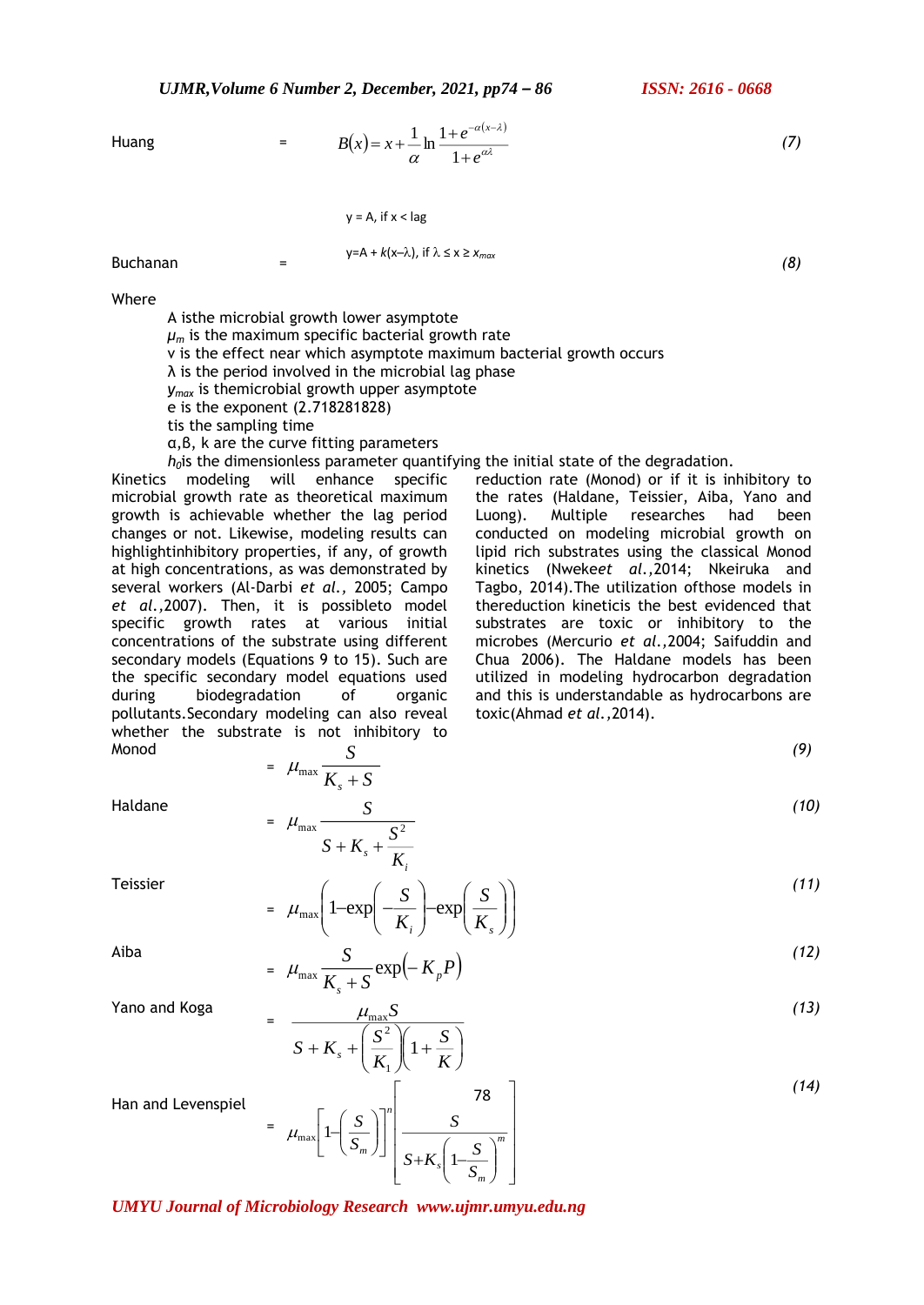Luong

$$
= \mu_{\max} \frac{S}{S + K_s} \left[ 1 - \left( \frac{S}{S_m} \right)^n \right]
$$

Where

 $\mu_{\textit{max}}$  is the maximal growth rate (h<sup>-1</sup>) *Ks* is the half saturation constant for maximal reduction *S<sup>m</sup>* is the maximal concentration of substrate tolerated m, n, K are the curve parameters *S*is the substrate concentration *P* is the end product concentration

Assessment of the best models, for both primary and secondary modeling can be achieved using the statistical tests involving root-mean-square error, adjusted coefficient of determination  $(R^2)$ , bias factor, accuracy factor and corrected Akaike Information Criterion (Halmi *et al.,*2014). Increasingorganic substrates concentrations without optimization cells population as the experiment progresses signified the accumulation of toxicants to the microbial cells (AbdEl-Mongy *et al.,*2015). Such toxicants might include aromatic and halogenated hydrocarbons, phenolics, pesticides, and dyes which forces the microbial growth to be severely retarded at higher concentrations. Glucose is apparently a harmless substrate, but studies indicated that higher concentrations greater than 105 w/v can inhibit its oxidation in aerobic batch microbial culture (Misenheimer*et al.,*1965). Monod model can be less effectivedue to substrate-inhibition to microbial cells. Therefore, microbial growth inhibition due to substrate higher concentrationis a derivative ofMonod kinetics model. This can beimprovedthrough the Ki constant as the unstructured models are strongly recommended to describe the hyperbolic curve of microbial growth under substrate inhibition. Hence,Haldane-Andrews (Haldane), Teissier-Edwards (Teissier), Aiba, Yano and Koga, Han and Levenspiel and Luong models are the best to handle experiments ofmore than two parameters.

Equations 9 to 15 were developed from the theory of enzyme inhibition as the equation 10was the first to be applied during kinetics of microbial inhibition(Knowles *et al.,* 1965). In these equations, enzyme inhibition is explained by more than two substrate moleculesthat formed inactive complex. Excess nitrite inhibition to *Nitrobacter winogradskyi* growth was successfully explained by model of the equation 10(Kornegay and Andrews, 1968). The <sup>79</sup> equation is modified to assume the existence of two different inactive forms of substrateenzyme complexes.

*UMYU Journal of Microbiology Research www.ujmr.umyu.edu.ng* Another classic model used in microbial population growth is the Gompertz function

(Quintas *et al.,* 2007). Initially, this model was used in actuarial science for appropriate human death data, but as time goes, it was applied to model organ growth, deterministically(Okpokwasili and Nweke, 2006). Improvements in the Gompertz function have allowed designing models that candescribe the influences of inherent elements such as temperature and availability of oxygen on microbial growth factors. This model thrives on the exponential relationship between specific growth rate and population density, and had been used quite recentlyto model bacterial growth on hardy substrates(Haji *et al.,* 2011;Salam *et al.,*2012).

Similarly, Kim *et al*. (2005)used the product inhibition model to model the kinetics of various substrate inhibition through the introduction of another dimensionless constant (K). However, values of the dimensionless constant (K) are very large, thus, the first two equations are thought not suitable for modeling. Furthermore, Edwards' and Haldane-Andrew's equations are said to be statistically indistinguishable from each other, and, a comparison of the fit to the growth data of various organisms how no significant differences between the models (Tseng and Wayman, 1975). Nonetheless,as regards the Monod and Andrews functions, it is possible to consider the circumstances in which utilization of these models might cause inaccurate outcomes, even though the models suitablyexplain the consequences of substrate concentration on the growth of microorganisms. This is often true when the substrates are toxic xenobiotic,leading to inhibition of growth (Kulkarni and Chaudhari, 2006). Tackling this issue birthed the development of a number of inhibition models, including the Teissier, Luong and Han and Levenspiel models that directly ascribing the abovementioned characteristic (Schröder *et al.,* 1997). The Teissier/Tessier Model studies the effects of substrate diffusion on bacterial growth kinetics through the bacterial outer membrane (Şeker *et al.,*1997). Contrastingly, the Monod model studies the single rate-limiting effect and saturation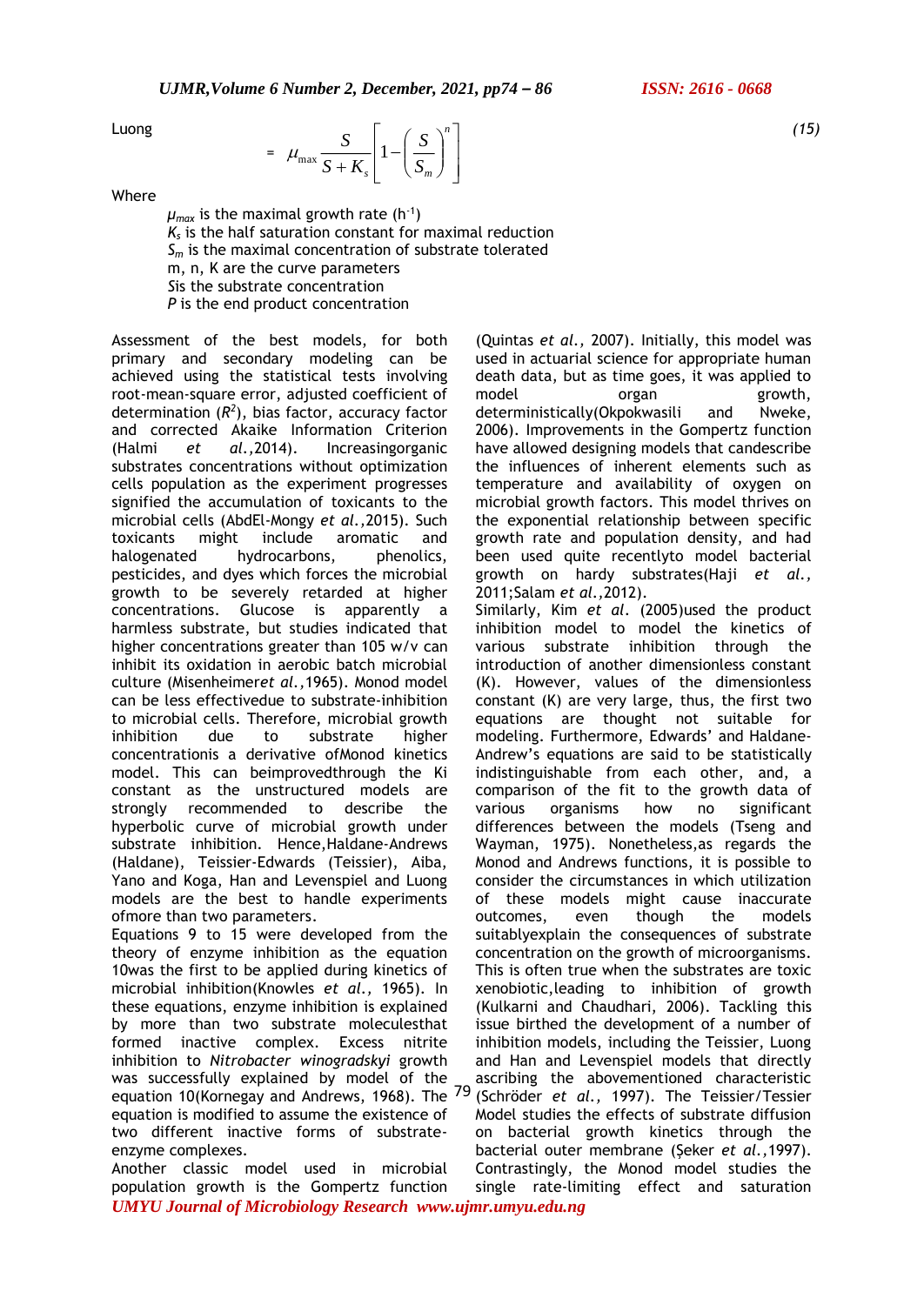kinetics of substrate transport through the cytoplasmic membrane (Monod, 1949).

A similarity exists between the Tessier equation and the Edward model. The Edward model combines the mechanism of diffusion-controlled substrate supply of the Tessier model with a shielding diffusional control of high concentrations. Sabullah *et al*. (2016) successfully used the Tessier model in modeling bacterial reduction of molybdenum, likewise Tavassoli *et al.,* (2012) used it to model bacterial growth on asphaletes. Further studies were done on biopolymers, phenol, and other substrates using the same model (Agarry *et al*., 2009). Other models such as the discontinuous models of, are tripartite, including exponential, stationary, and decay phases (Tseng and Wayman, 1975). In this model, growth inhibition doesn't exist below a threshold substrate concentration, like other models; as such, when a substrate concentration exceeds a particular level, the microbial growth level decreases in proportion to the concentration difference. Tseng and Wayman (1975) used this model to successfully model the kinetic data of two bacteria growing on butanol and methanol, which are *Pseudomonas methanica* and *Arthrobacter* AK19. The model applied in describing toluene degradation (Choi *et al.,* 2008).

The models of Luong and Han and Levenspiel are understood to be more effective than that of Tseng and Wayman models (Mulchandani and Luong, 1989). However, the integration of an exponential delay function in the Han and Levenspiel model, leads to the matching of the inflection point on the growth curve to a particular product concentration (Mulchandani and Luong, 1989). The Han and Levenspiel model has been readily applied, and it had been successful in modeling the growth of microorganisms on the congo red, solid waste, phenol, and m-cresol (Poggi-Varaldo *et al*., 1997; Saravanan *et al.,* 2008; Bajaj *et al.,*

#### **REFERENCES**

- Agarry, S., Audu, T., Solomon, B. (2009). Substrate inhibition kinetics of phenol degradation by Pseudomonas fluorescence from steady state and wash-out data. *International Journal of Environmental Science and Technology:(IJEST),* 6, 443.
- AbdEl-Mongy, M.A., Shukor, M.S., Hussein S, Ling A.P.K., Shamaan N.A, Shukor. M.Y. (2015) Isolation and characterization of a molybdenum-reducing, phenol- and catechol-degrading *Pseudomonas putid*a strain amr-12 in soils from Egypt. *Research Chemistry & Chemical*

2009; Gopinath *et al.,* 2011). This had successfully modeled bio-hydrogen production and had accurately modeled microbial growth at high salt concentrations( Wang and Wan, 2008).

Luong developed a continuous version of the Han and Levenspiel model through the adaptation of the nonlinear product inhibition (Mulchandani and Luong, 1989). The proposed model is capable of describing both limiting effect of substrate to growth at low concentration, which is a Monod model, and the inhibiting effect of substrate to growth at high substrate concentrations. The model moreover introduced a parameter for the maximum substrate concentration, and the growth completely ceases above this constant value (Mulchandani and Luong, 1989). The model had been employed suitably in the growth of microorganisms on phenol, caffeine, ammonia, monochlorobenzene and 1,2 dichloroethane (DCE), 2 fluorophenol,dichloromethane, formaldehyde, m-cresol, 4-fluorocinnamic acid and methyl isobutyl ketone (Saravanan *et al.,* 2008; Raghuvanshi *et al.,* 2012).

#### **CONCLUSION**

The use of microbial consortia is the best approach for biodegradation, as groups of microorganisms possess greater enzymatic capabilities than single strains. A variety of primary and secondary models exist that described microbial growth during biodegradation and its inhibition. Understanding these concepts will enable us in critically appreciating what contributions have been made in the past, learning what is currently being done and anticipating what needs to be done in the future. This will appreciate the current scientific effort and anticipates safer environmental future for the entire humanity.

- Ahmad, S.A., Ahamad, K.N.E.K., Johari, W.L.W., Halmi, M.I.E., Shukor, M.Y., Yusof, M.T. (2014). Kinetics of diesel degradation by an acrylamidedegrading bacterium. *Rendiconti Lincei*  25, 505–512.
- *Engineering, Biotechnology, Food Industry* 16, 353–369. 80
- Al-Darbi MM, Saeed NO, Islam MR, Lee K (2005) Biodegradation of natural oils in seawater. *Energy Sources*27, 19–34. doi:10.1080/00908310490448073.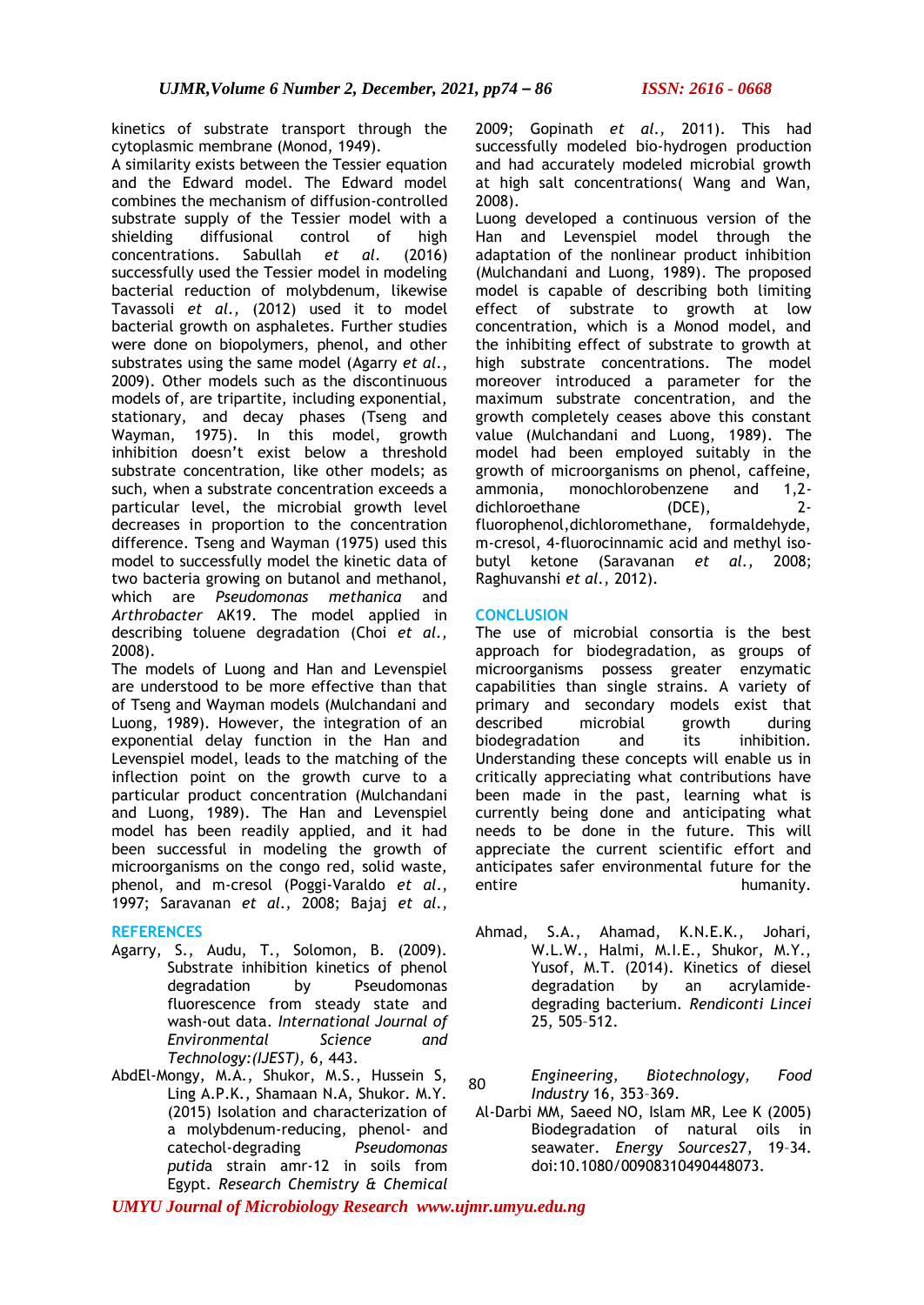- Akintunde, W. O., Olugbenga, O. A., and Olufemi, O. O. (2015). Some Adverse Effects of Used Engine Oil (Common Waste Pollutant) On Reproduction of Male Sprague Dawley Rats. *Open access Macedonian Journal of Medical Sciences*, *3*(1), 46.
- Ahn, Y., Sanseverino, J., and Sayler, G.S. (1999). Analyses of polycyclic aromatic hydrocarbon-degrading bacteria isolated from contaminated soils. *Biodegradation10*(2), 49-157.
- Arulazhagan, P., and Vasudevan N. (2011). Biodegradation of PAHs by halotolerant bacterial strain *Ochrobactrum*sp. VA1. *Marine Pollution Bulletin*, *62*(2), 388- 394.
- Abdulsalam, S., and Omale, A.B. (2009). Comparison of biostimulation and bioaugmentation techniques for the remediation of used motor oil contaminated soil. *Brazilian Archives of Biology and Technology 52*(3), 747-754.
- Babák L, Šupinová P, Burdychová R (2012) Growth models of *Thermus aquaticus* and *Thermus scotoductus*. *Acta Universitatis Agriculturae et Silviculturae Mendelianae Brunensis.*  60, 19–26. doi:10.11118/actaun201260050019.
- Baranyi, J., Roberts, T.A. (1994). A dynamic approach to predicting bacterial growth in food. *International Journal of Food Microbiology* 23, 277–294.
- Baranyi J (1995) Mathematics of predictive food microbiology. *International Journal of Food Microbiology*26, 199–218. doi:10.1016/0168-1605(94)00121-L.
- Bashir, A., Umar, Z.D., and Steve, J.O. (2014): Comparative analysis of Pneumosiderosis among different metal workers in Malumfashi, Katsina, Nigeria. *International Journal of Scientific and Engineering Research*, *5*(6): 1429-1436.
- Buchanan RL (1993) Predictive food microbiology. *Trends in Food Science and Technology.* 4, 6–11.
- Borden, R.C., Bedient, P.B., Lee, M.D., Ward, C.H., and Wilson, J.T. (1986). Transport of dissolved hydrocarbons influenced by oxygen limited biodegradation: Field application. *Water Resources Research*, *22*(13), 1983-1990.
- Bajaj, M., Gallert, C., & Winter, J. (2009). Phenol degradation kinetics of an aerobic mixed culture. *Biochemical Engineering Journal,* 46, 205-209.
- Birgül, A., Tasdemir, Y., and Cindoruk, S.S. (2011). Atmospheric wet and dry deposition of polycyclic aromatic hydrocarbons determined using a modified sampler. *Atmospheric Research*, *101*(1), 341-353.
- Bossert I., and Bartha, R. (1984). The Fate of Petroleum in Soil Ecosystem: *In* Atlas, R.M. (Ed.) *Petroleum Microbiology.* Macmillan Publishing Company, USA, 435-473.
- Baboshin, M., Akimov, V., Baskunov, B., Born, T.L., Khan, S.U., and Golovleva, L. (2008). Conversion of polycyclic aromatic hydrocarbons by *Sphingomonas* sp. VKM B-2434. *Biodegradation*, *19*(4), 567-576.
- Brandt, H.C.A., and Watson, W.P. (2003). Monitoring human occupational and environmental exposures to PAHs. *The Annals of Occupational Hygiene, 47*(5), 349-378.
- Bispo, A., Jourdain, M.J., and Jauzein, M. (1999). Toxicity and genotoxicity of industrial soils polluted by<br>PAHs. Organic Geochemistry, 30(8), Geochemistry, 30(8), 947-952.
- Chizhova, T., Hayakawa, K., Tishchenko, P., Nakase, H., and Koudryashova, Y. (2013). Distribution of polycyclic aromatic hydrocarbons in northwestern part of Japan Sea. *Deep Sea Research Part II: Topical Studies in Oceanography*, *86*, 19-24.
- Cao, L., Shen, G., and Lu, Y. (2008). Combined effects of heavy metal and PAHs on soil microorganism communities. *Environmental Geology*, *54*(7), 1531-1536.
- Choi, N.-C., Choi, J.-W., Kim, S.-B., & Kim, D.- J. (2008). Modeling of growth kinetics for Pseudomonas putida during toluene degradation. *Applied microbiology and biotechnology,* 81, 135-141.
- Campo, P., Zhao, Y., Suidan, M.T., Venosa, A.D., Sorial, G.A. (2007).
- Biodegradation kinetics and toxicity of vegetable oil triacylglycerols under aerobic conditions. *Chemosphere,* 68, 2054–2062. 81
- Connell, D.W. (2005). *Basic Concepts of Environmental Chemistry*. CRC Press, 33487-2742.
- Chung, M.K., Hu, R., Cheung, K.C., and Wong, M.H. (2007). Pollutants in Hong Kong soils: Polycyclic aromatic hydrocarbons. *Chemosphere, 67*(3), 464–473.
- Cussler, E. L. (1997). *Diffusion: Mass Transfer in Fluid Systems.* 2nd edition. New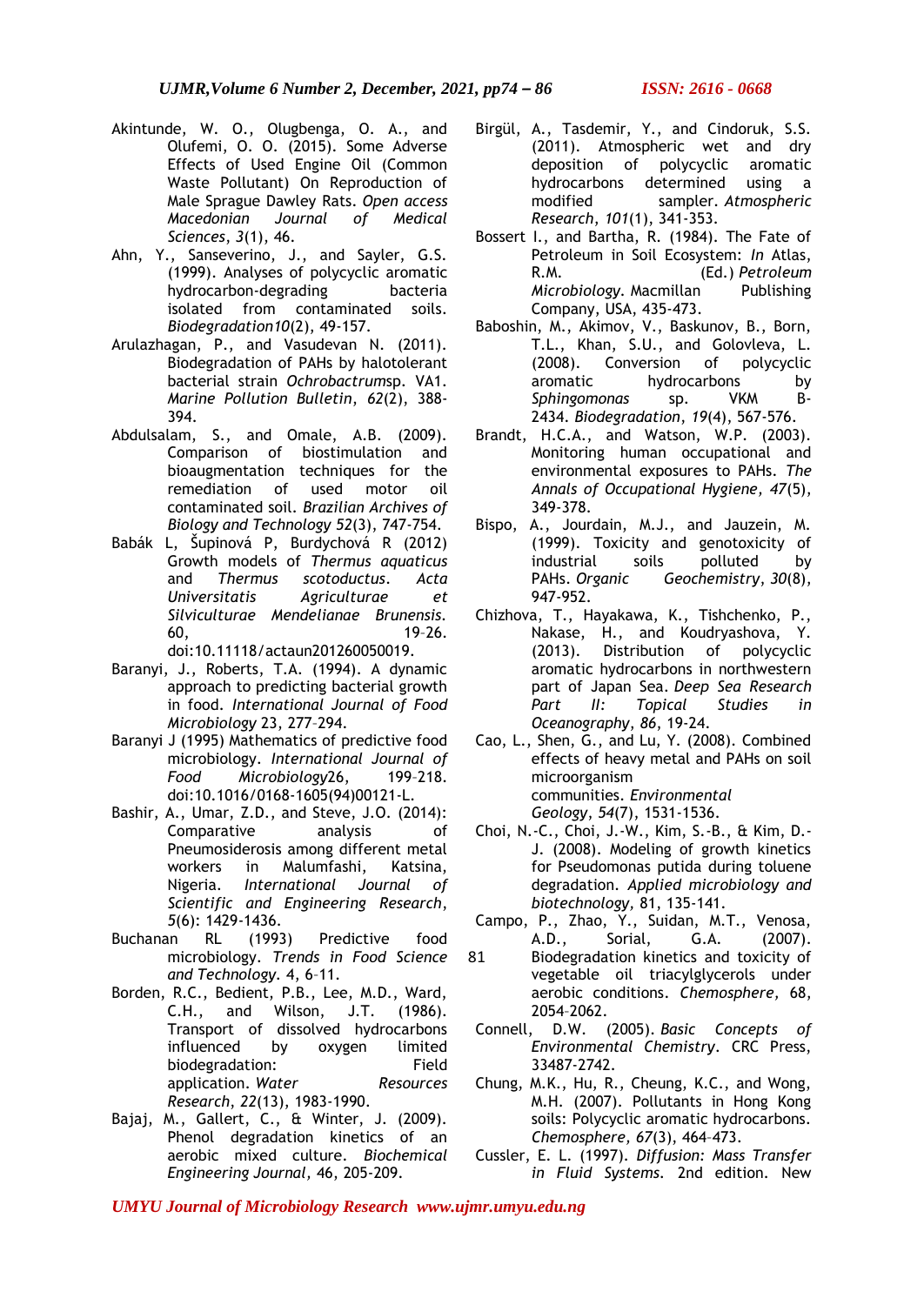York, USA: Cambridge University Press, pp. 308–330.

- Czelej, K., Cwieka, K. and Kurzydlowski, K.J. (2016).  $CO<sub>2</sub>$  stability on the Ni lowindex surfaces: Vander Waals corrected DFT analysis. *Catalysis Communications*, *80*(5): 33-38
- Desai A., and Vyas, P. (2006). *Petroleum and Hydrocarbons Microbiology: Applied Microbiology*. Report from the Department of Microbiology, MS University of Baroda, Vadodara India, 1- 22.
- Declercq, I., Cappuyns, V., and Duclos, Y. (2012). Monitored natural attenuation of contaminated soils: state of the art in Europe-a critical evaluation. *Science of the Total Environment*, *426*, 393- 405.
- Environmental Protection Agency of the United States, EPA (2015). Health Effects of Ozone Pollution. Available at https://www.epa.gov/ground-levelozone-pollution/health-effects-ozonepollution, accessed 19th January, 2020.
- Ferrari, L., Kaufmann, J., Winnefeld, F. and Plank, J. (2010). Interaction of cement model systems with superplasticizers investigated by atomic force microscopy, zeta potential, and adsorption measurements. *Journal of Colloid Interface Sciences, 347*(1): 15– 24.
- Fujikawa H (2010) Development of a new logistic model for microbial growth in foods. *Biocontrol Science*15, 75–80. doi:10.4265/bio.15.75.
- Gopinath, K. P., Kathiravan, M. N., Srinivasan, R., & Sankaranarayanan, S. (2011). Evaluation and elimination of inhibitory effects of salts and heavy metal ions on biodegradation of Congo red by Pseudomonas sp. mutant. *Bioresource technology,* 102, 3687-3693.
- Goodacre, R., Vaidyanathan, S., Dunn, W.B., Harrigan, G.G., and Kell, D.B. (2004). Metabolomics by numbers: acquiring and understanding global metabolite data. *Trends in Biotechnology*, *22*(5), 245-252.
- Gompertz, B. (1825). On the nature of the function expressive of the law of human mortality, and on a new mode of determining the value of life contingencies.
- Haji, S., Benstaali, B., Al-Bastaki, N. (2011). Degradation of methyl orange by UV/H 2 O 2 advanced oxidation process. *Chemical Engineering Journal*.
- Harayama, S., and Rekik, M. (1989). Bacterial aromatic ring-cleavage enzymes are classified into two different gene families. *Journal of Biological Chemistry*, *264*(26), 15328-15333.
- Hirose, J., Kimura, N., Suyama, A., Kobayashi, A., Hayashida, S., and Furukawa, K. (1994). Functional and structural relationship of various extradiol aromatic ring-cleavage dioxygenases of *Pseudomonas* origin. *FEMS Microbiology Letters*, *118*(3), 273-277.
- Horvath, M., Bilitzky, L. and Huttner, J. (1985). *Ozone. London, UK: Elsevier Science, pp. 259, 269-270.*
- Halmi MIE, Shukor MS, Johari WLW, Shukor MY (2014) Evaluation of several mathematical models for fitting the growth of the algae *Dunaliella tertiolecta*. *Asian Journal of Plant Biology* 2, 1–6.
- Huang, L. (2013) Optimization of a new mathematical model for bacterial growth. *Food Control*32, 283–288. doi:10.1016/j.foodcont.2012.11.019.
- International Union of Pure and Applied Chemistry (IUPAC) (1990)*. Glossary of Atmospheric Chemistry Terms (Recommendations 1990), Pure and Applied Chemistry*, *62*: 2167.
- Ibarrolaza, A., Coppotelli, B.M., Del Panno, M.T., Donati, E.R., and Morelli, I.S. (2009). Dynamics of microbial community during bioremediation of phenanthrene and chromium (VI) contaminated soil microcosms. *Biodegradation*, *20*(1), 95- 107.
- International Agency for Research on Cancer, IARC (2010). Some non-heterocyclic polycyclic aromatic hydrocarbons and related exposures. *IARC Monographs on the Evolution of Carcinogenic Risks to Humans*, *92,* 1-853.
- Johnsen, A., and Karlson, U. (2005). PAH 82degradation capacity of soil microbial communities: Does it depend on PAH exposure? *Microbial Ecology*, *50*(4), 488-495.
- Johnsen AR, Binning PJ, Aamand J, Badawi N, Rosenbom AE (2013). The Gompertz function can coherently describe microbial mineralization of growthsustaining pesticides. *Environmental Science and Technology*47.
- Knowles, G., Downing, A. L., & Barrett, M. (1965). Determination of kinetic constants for nitrifying bacteria in mixed culture, with the aid of an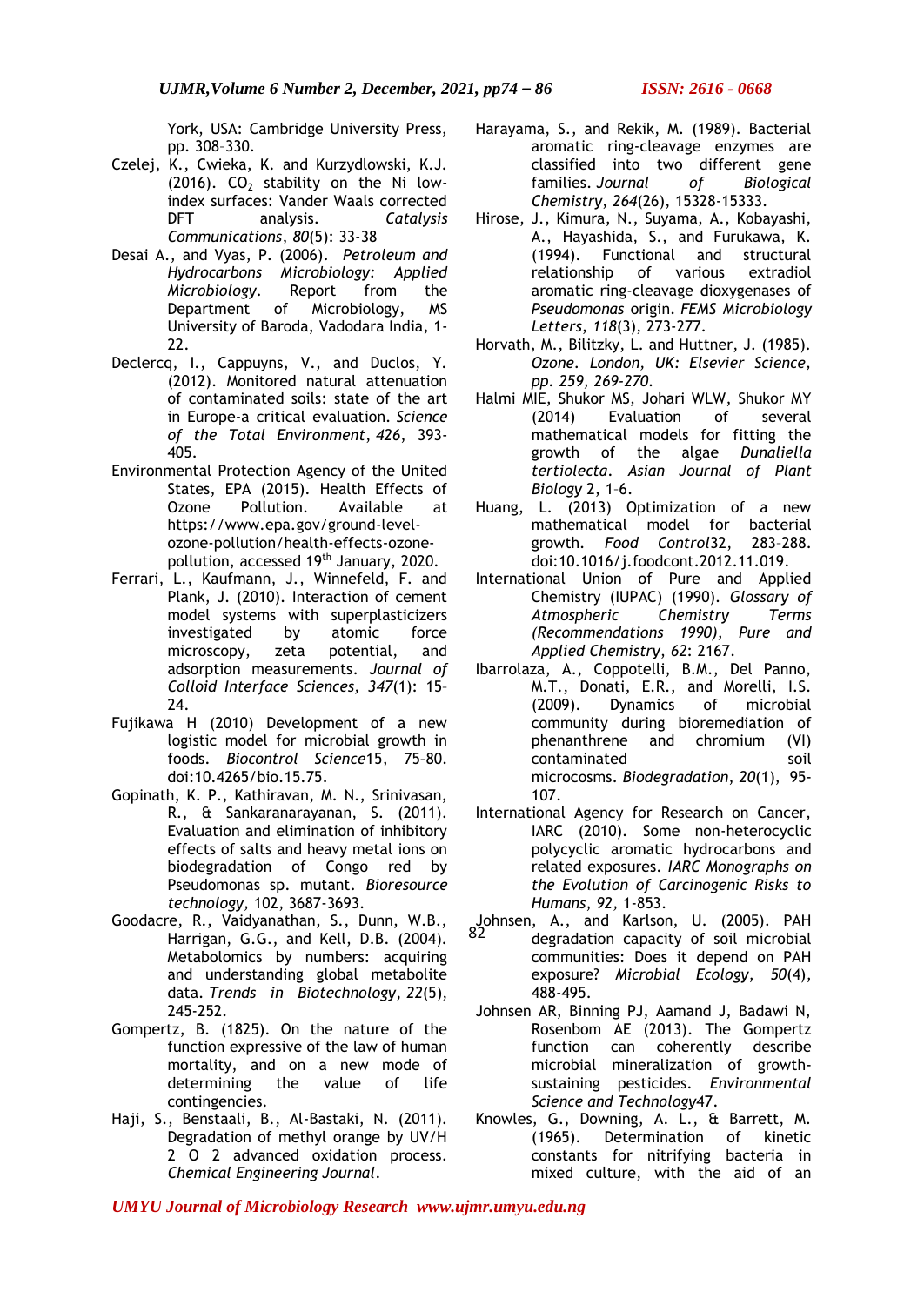electronic computer. *Microbiology,* 38, 263-278.

- Kornegay, B. H., Andrews, J. F. (1968). Kinetics of fixed-film biological reactors. *Journal (Water Pollution Control Federation)*, R460-R468.
- Karamalidis, A.K., Evangelou, A.C., Karabika, E., Koukkou, A.I., Drains, C., andVoudrias, E.A. (2010). Laboratory scale bioremediation of petroleum contaminated soil by indigenous microorganisms and added *Pseudomonas aeruginosa*strain Spet. *Bioresource Technology*, *101*(16), 6545- 6552.
- Keshavarzifard, M., and Zakaria, M.P. (2015). Polycyclic aromatic hydrocarbons contamination of surface sediments from Port Dickson, Malaysia: Distribution, sources and ecological risk assessment. *Environmental Forensics*, *16*(4)*,* 322-332.
- Khanna, S., Lal, B., Chandra, R., Rajam, S., and Bajpai, U. (1998).*Enzymes and bioremediation. In Enzyme Chemistry: Impact and applications.* Suckling, C.J., Gibson, C.L., and Pitt, A.K., Eds., Blackie Academic and Professional, Chapman and Hall, London, 240.
- Kitano, H. (2002). Systems biology; a brief overview. *Science*, *295*(5560), 1662- 1664.
- Kim, T.J., Lee, E.Y., Kim, Y.J., Cho, K.S., and Ryu, H.W. (2003). Degradation of polyaromatic hydrocarbons by *Burkholderiacepacia* 2A-12. *World Journal of Microbiology and Biotechnology*, *19*(4), 411-417.
- Kim, D.-J., Choi, J.-W., Choi, N.-C., Mahendran, B., & Lee, C.-E. (2005). Modeling of growth kinetics for Pseudomonas spp. during benzene degradation. *Applied microbiology and biotechnology,* 69, 456-462.
- Kimbara, K., Hashimoto, T., Fukuda, M., Koana, T., Takagi, M., Oishi, M., and Yano, K. (1989). Cloning and sequencing of two tandem genes involved in degradation of 2,3-dihydroxybiphenyl to benzoic acid in the polychlorinated biphenyldegrading soil bacterium *Pseudomonas* sp. strain KKS102. *Journal of Bacteriology*, *171*(5), 2740-2747.
- Kulkarni, M., Chaudhari, A. (2006). Biodegradation of p-nitrophenol by P. putida. *Bioresource technology,* 97, 982-988.
- Loginova, E., Bartelt, N., Feibelman, P., & McCarty, K. (2009). Factors influencing

graphene growth on metal surfaces. *New Journal of Physics,* 11, 063046.

- Lu, J., Guo, C., Zhang, M., Lu, G., and Dang, Z. (2014). Biodegradation of single pyrene and mixtures of pyrene by a fusant bacterial strain F14. *International Biodeterioration and Biodegradation*, *87*, 75-80.
- Lundstedt, S., White, P.A., Lemieux, C.L., Lynes, K.D., Lambert, I.B., Öberg, L., and Tysklind, M. (2007). Sources, fate, and toxic hazards of oxygenated polycyclic aromatic hydrocarbons at PAH-contaminated sites. *AMBIO: A Journal of the Human Environment*, *36*(6), 475-485.
- Maliszewska-K.B., and Smreczak, B. (2003). Habitat functions of agricultural soils as affected by heavy metals and polycyclic aromatic hydrocarbons contamination. *Environment International*, *28*(8)*,* 719-728.
- Maliszewska, K.B. (1999). Sources, concentration, fate and effects of polycyclic aromatic hydrocarbons in the environment. Part A: PAHs in Air, *Polish Journal of Environmental Studies*, *8,* 131-136.
- Misenheimer, T.J., Anderson, R.F., Lagoda, A.A., Tyler, D.D. (1965). Production of 2-Ketogluconic Acid by *Serratiamarcescens*. *Applied Microbiology*.
- Mishra, V., Lal, R., and Srinivasan. (2001). Enzymes and operons mediating xenobiotic degradation in<br>bacteria. Critical Reviews in bacteria. *Critical Reviews in Microbiology*, *27*(2), 133-166.
- Monod, J. (1949). The growth of bacterial cultures. *Annual Review of Microbiology*.
- MohdRadzi, N.A.S., Abu Bakar, N.K., Emenike, C.U., and Abas, M.R. (2016). Polycyclic aromatic hydrocarbons: contamination level and risk assessment in urban areas, Kuala Lumpur,
- Malaysia. *Desalination and Water Treatment*, *57*(1), 171-190. 83
- Moraes, B., Eduardo, T., and Sania, T.M (2009). Biodegradation of oil refinery residues using mixed-culture of microorganisms isolated from land farming. *Brazilian Archives of Biology and Technology, 52*(6)*,* 1571-1578.
- Madigan, M.T., J.M. Martinko and J. Parker (1998).*Brock: Biología de los Microorganismos*. Prentice Hall, España, 726.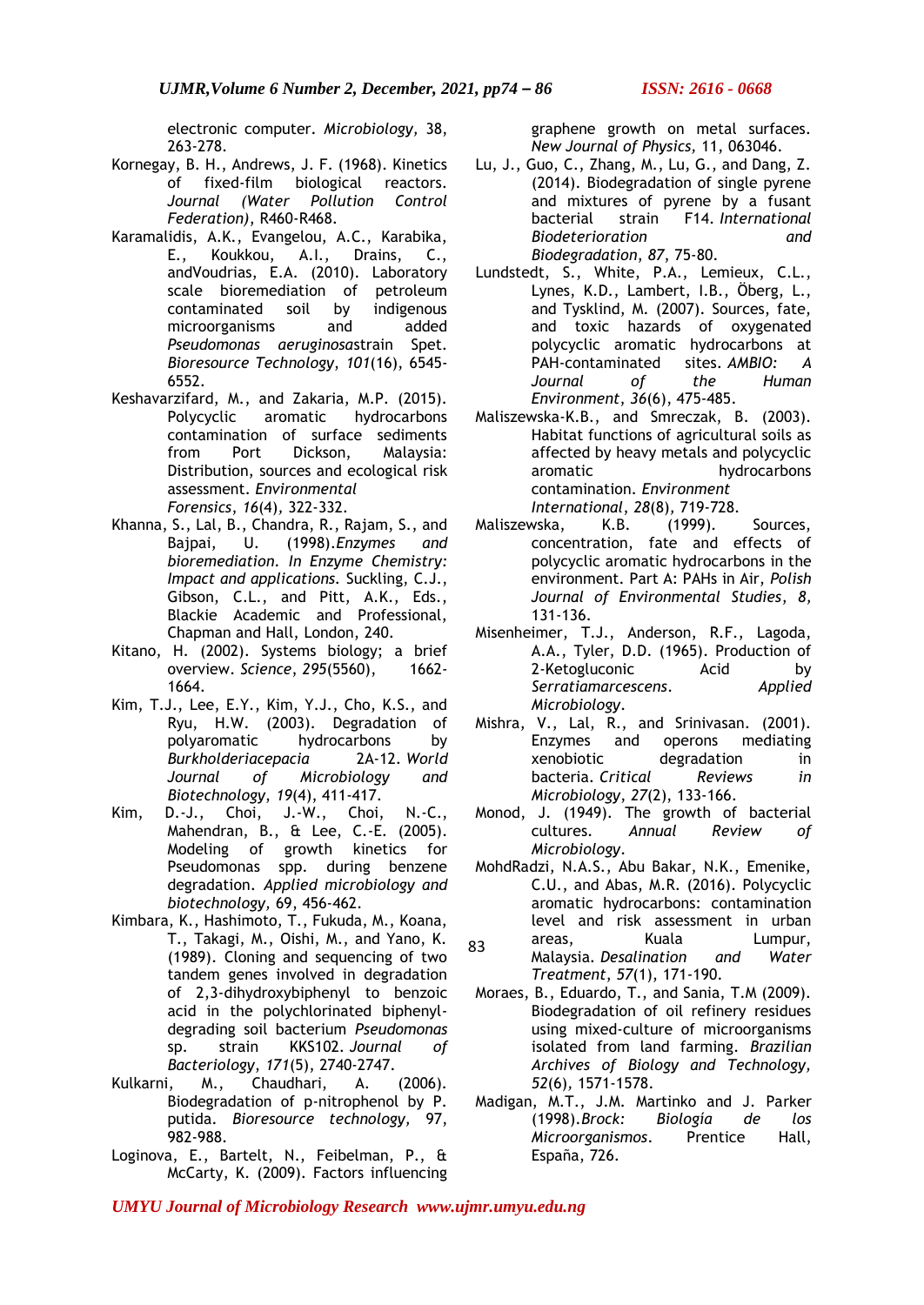- Mulchandani, A., Luong, J. (1989). Microbial inhibition kinetics revisited. *Enzyme and microbial technology,* 11, 66-73.
- Mercurio, P., Burns, K. A., & Negri, A. (2004). Testing the ecotoxicology of vegetable versus mineral based lubricating oils: 1. Degradation rates using tropical marine microbes. *Environmental pollution,*  129, 165-173.
- Nweke, C.N., Nwabanne, J.T., Igbokwe, P.K. (2014) Kinetics of batch anaerobic digestion of vegetable oil wastewater. *Open Journal of Water Pollution and Treatment*.
- Nkeiruka, N.C., Tagbo NJ (2014) Continuous process design model simulation for the anaerobic digestion of vegetable oil wastewater. *American Journal of Environmental Protection.* 3, 209. doi:10.11648/j.ajep.20140305.11.
- Nicholson, J.K., Holmes, E., Lindon, J.C., and Wilson, I.D. (2004). The challenges of modeling mammalian biocomplexity. *Nature Biotechnology*, *22*, 1268-1274.
- Nakai, C., Horiike, K., Kuramitsu, S., Kagamiyama, H., and Nozaki, M. (1990). Three isozymes of catechol 1,2 dioxygenase (pyrocatechase), alpha alpha, alpha beta, and beta beta, from *Pseudomonas arvilla* C-1. *Journal of Biological Chemistry*, *265*(2), 660-665.
- Oa, S. W., and Lee, T. G. (2009). Investigation of soil pollution status for railroad depot. *Railway Bulletin*, *12*(5), 788- 792.
- Okpokwasili, G., Nweke, C. (2006). Microbial growth and substrate utilization kinetics. *African Journal of Biotechnology,* 5, 305-317.
- Park, S.W., Lee, J.Y., Kim, K.J., Yang, J.S., and Baek, K. (2010). Alkaline enhanced separation of waste lubricant oils from railway contaminated soil. *Separation Science and Technology*, *45*(12-13), 1988-1993.
- Patri, M., Padmini, A., and Babu, P. P. (2010): Polycyclic aromatic hydrocarbons in air and their neurotoxic potency in association with oxidative stress: a brief perspective. *Annals of Neuroscienc-es*, *16*(1), 22-30.
- Poggi-Varaldo, H., Rodriguez-Vazquez, R., Fernandez-Villagomez, G., & Esparza-Garcia, F. (1997). Inhibition of mesophilic solid-substrate anaerobic digestion by ammonia nitrogen. *Applied microbiology and biotechnology*.
- Pereira, P.A.D.P., Lopes, W.A., Carvalho, L.S., da Rocha, G.O., de Carvalho Bahia, N., Loyola, J., and de Andrade, J.B. (2007). Atmospheric concentrations and dry deposition fluxes of particulate trace metals in Salvador, Bahia, Brazil. *Atmospheric Environment*, *41*(36), 7837-7850.
- Quintas, M. A., Brandao, T. R., & Silva, C. L. (2007). Modelling colour changes during the caramelisation reaction. *Journal of food engineering,* 83, 483-491.
- Raghuvanshi, S., Gupta, S., Babu, B.V. (2012). Application of biofilter system for removal of ethyl acetate: Column and kinetic studies
- Rubio-Clemente, A., Torres-Palma, R.A., and Peñuela, G.A. (2014). Removal of polycyclic aromatic hydrocarbons in aqueous environment by chemical treatments: a review. *Science of the Total Environment*, *478*, 201-225.
- Ravindra, K., Sokhi, R., and Van Grieken, R. (2008). Atmospheric polycyclic aromatic hydrocarbons: source attribution, emission factors and regulation. *Atmospheric Environment*, *42(*13), 2895-2921.
- Richards, F.J. (1959). A flexible growths function for empirical use. *Journal of Experimental Botany*10, 290–300.
- Salam, D. A., Suidan, M. T., & Venosa, A. D. (2012). Effect of butylated hydroxytoluene (BHT) on the aerobic biodegradation of a model vegetable oil in aquatic media. *Environmental science & technology,* 46, 6798-6805.
- Sany, S.B.T., Hashim, R., Salleh, A., Rezayi, M., Mehdinia, A., and Safari, O. (2014). Polycyclic aromatic hydrocarbons in coastal sediment of Klang Strait, Malaysia: distribution pattern, risk assessment and sources. *PloS one*, *9*, e94907.
- Saifuddin N, Chua KH (2006) Biodegradation of lipid-rich wastewater by combination of microwave irradiation and lipase immobilized on chitosan. *Biotechnology*.  $84$
- Spinelli, L., and Freitas, D.E. (2005).*Bioremediation, Toxicity and Cell Damage in gasoline spills* (Ph.D Thesis); Federal University of Rio Grande do Sul, Porto Alegre, Brazil.
- Seo, J.S. (2006). *Bacterial Proteomes and Metabolism of Aromatic Compounds.*  Ph.D. dissertation, University of Hawaii Manoa, USA.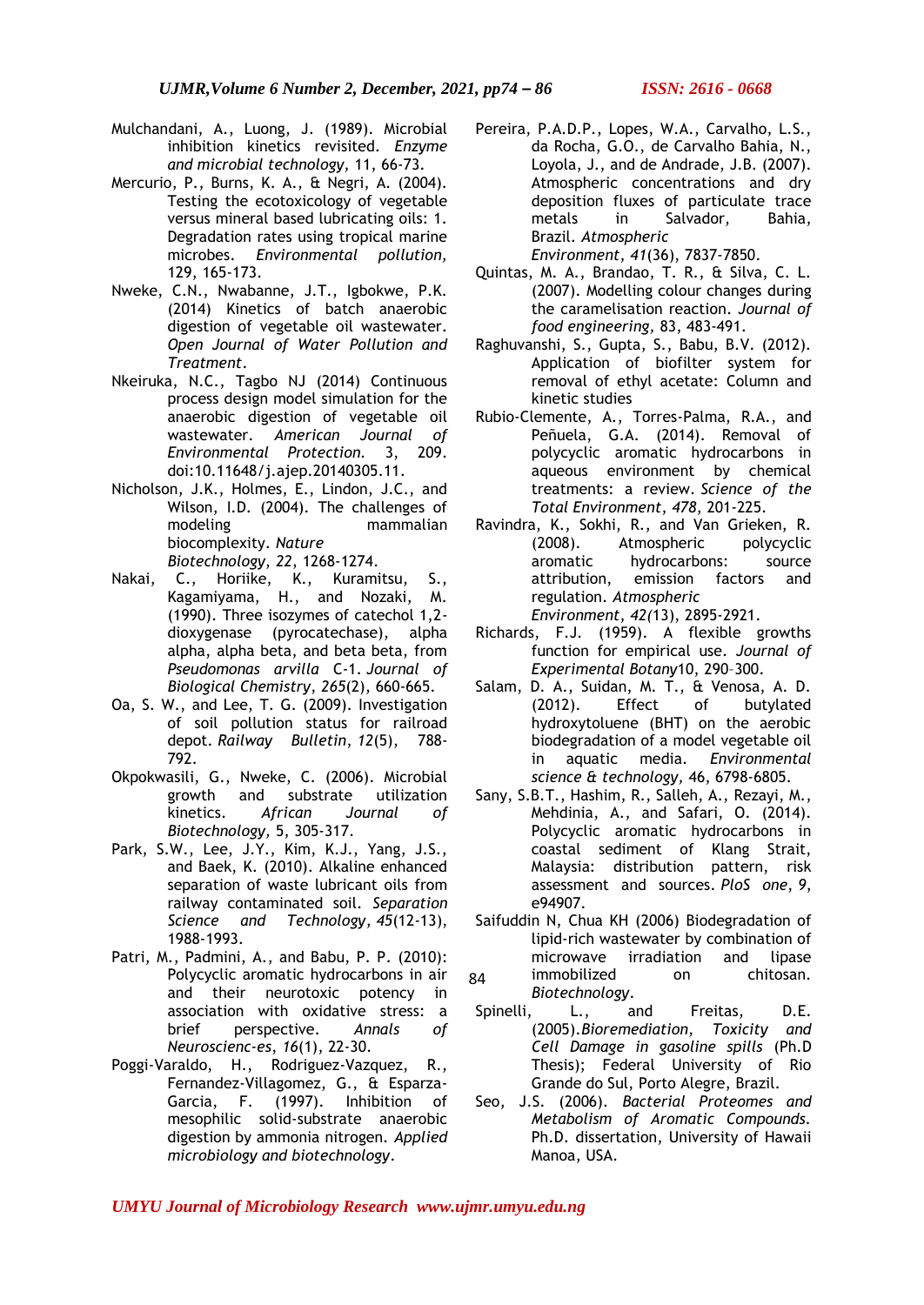- Seo, J.S., Keum, Y.S., and Li, Q.X. (2009). Bacterial degradation of aromatic compounds. *International Journal of Environmental Research and Public Health*, *6*(1), 278-309.
- Saravanan, P., Pakshirajan, K., & Saha, P. (2008). Growth kinetics of an indigenous mixed microbial consortium during phenol degradation in a batch reactor. *Bioresource technology,* 99, 205-209.
- Sandrin, T.R., and Maier, R.M. (2003). Impact of metals on the biodegradation of organic pollutants. *Environmental Health Perspectives*, *111*(8), 1093.
- Srogi, K. (2007). Monitoring of environmental exposure to polycyclic aromatic hydrocarbons: a review. *Environmental Chemistry Letters*, *5*(4), 169-195.
- Sabullah, M. K., Rahman, M., Ahmad, S., Sulaiman, M., Shukor, M., Shamaan, N. A., & Shukor, M. (2016). Isolation and characterization of a molybdenumreducing and glyphosate-degrading *Klebsiella oxytoca* Saw-5 in soils from Sarawak. *Agrivita,* 38, 1.
- Schröder, M., Müller, C., Posten, C., Deckwer, W. D., & Hecht, V. (1997). Inhibition kinetics of phenol degradation from unstable steady‐state data. *Biotechnology and bioengineering,* 54, 567-576.
- Şeker, Ş., Beyenal, H., Salih, B., & Tanyolac, A. (1997). Multi-substrate growth kinetics of *Pseudomonas putida* for phenol removal. *Applied microbiology and biotechnology,* 47, 610-614.
- Stingley, R.L., Khan, A.A., and Cerniglia, C.E. (2004). Molecular characterization of a phenanthrene degradation pathway in *Mycobacterium vanbaalenii* PYR-1. *Biochemical and Biophysical Research Communications*, *322*(1), 133-146.
- Tavassoli, T., Mousavi, S., Shojaosadati, S., & Salehizadeh, H. (2012). Asphaltene biodegradation using microorganisms isolated from oil samples. *Fuel,* 93.
- Tao, X.Q., Lu, G.N., Dang, Z., Yang, C., and Yi, X.Y. (2007). A phenanthrene-degrading 85strain *Sphingomonas* sp. GY2B isolated from contaminated soils. *Process Biochemistry*, *42*(3), 401-408.
- Thyrhaug, E., Zidek, K., Dostal, J., Bina, D. and Zigmantas, D. (2016). Exciton Structure and Energy Transfer in the Fenna-Matthews- Olson Complex. *Journal Physical Chemistry Lett*ers, *7*(9): 1653– 1660.
- Tseng, M. M.C., Wayman, M. (1975). Kinetics of yeast growth: inhibition-threshold substrate concentrations. *Canadian journal of microbiology*.
- Umar, Z.D., and Bashir, A. (2014): Assessment of potential health impacts on surface water sources in Northern Nigeria. *International Journal of Environment*, *3*(2), 152-163. doi: 10.3126/ije.v3i2.10523
- Umar, Z.D., Aziz, N.A.A., Zulkefli, S.Z. and Muskhazli, M., (2016). Identification of phenanthrene and pyrene degrading bacteria from used engine oil contaminated soil. *International Journal of Scientific and Engineering Research*, 7, 680-686.
- Umar, Z.D. (2017). *Biodegradation of Phenanthrene and Pyrene using Bacteria isolated from used vehicle lubricant-contaminated soil.* Doctoral Thesis (PhD). Published by Universiti Putra Malaysia Institutional repository (UPMIR). Pages 1-172. http://psasir.upm.edu.my/id/eprint/71 027/
- Umar, Z.D., Aziz, N.A.A., Zulkifli, S.Z. and Muskhazli, M., (2017). Rapid biodegradation of PAHs using effective *C. sakazakii*MM045 (KT933253). *MethodsX*, *4*, 104-117.
- Umar, Z.D., Aziz, N.A.A., Zulkifli, S.Z. and Mustafa, M., (2018a). Efficiency of polycyclic aromatic hydrocarbons (PAHs) degrading consortium in resisting heavy metals during PAHs degradation. *International Journal of Environment*, *7*(1): 14-27.
- Umar, Z.D., Azwady, A.A.N, Zulkifli, S.Z., Muskhazli, M., (2018b). Effective Phenanthrene and Pyrene biodegradation using *Enterobacter*sp. MM087 (KT933254) isolated from used engine oil contaminated soil. *Egyptian Journal of Petroleum* 27(3), 349-359.
- Umar, Z.D., Mansir, A.Z., &Riko, Y.Y., (2019). Compatibility and formulation of diesel degrading consortia using bacteria isolated from contaminated soil. *Bayero Journal of Pure and Applied Sciences*, *12*(1), 199-208.
- Umar, Z.D., Aminu, M., Yahaya, Y.R. (2020a). Survival response of Consortium isolates from diesel contaminated soil within Katsina State, Nigeria. *International Journal of Environment.* IJE-20-24 (*Article in press*).
- Umar, Z.D., Aminu, M., Yahaya, Y.R. (2020b). Optimization of Diesel biodegrading